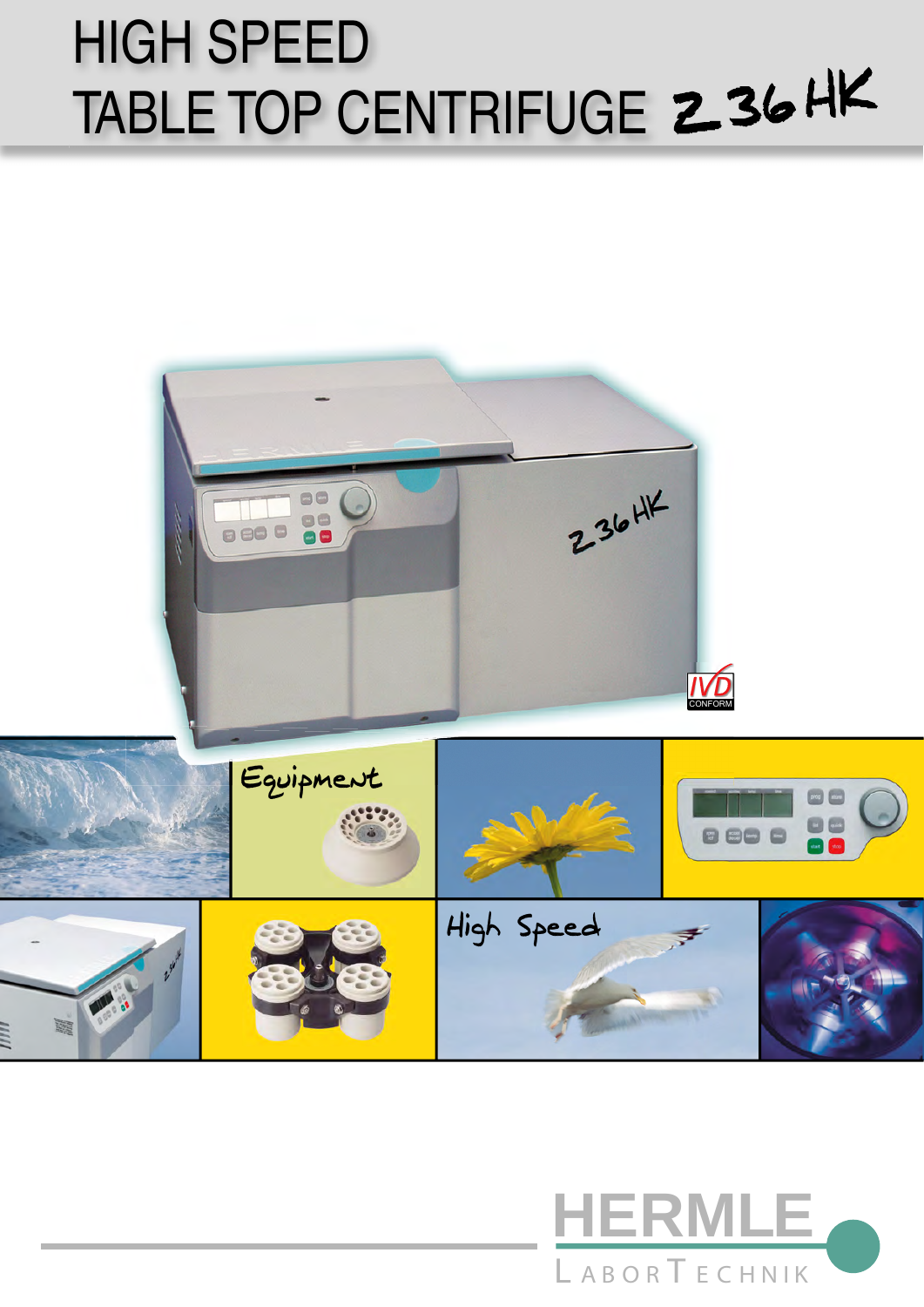## High Speed Table Top Centrifuge 236 HK

The Z 36 HK is the culmination of many years of centrifuge design experience combined with the latest technology.

Featuring speeds up to 30000 rpm (65390 xg) with ten aviable rotor option, the Z 36 HK is the most capable centrifuge in its class.



#### **Specifications**

- Maintenance-free induction drive
- Microprocessor with large LCD display
- Motor driven lid lock
- Automatic rotor identification system with over speed protection
- Active imbalance-identification and -cut off
- Imbalance tolerant drive pin
- A large variety of rotors andaccessories
- CFC-free refrigeration system
- Standstill cooling
- Manufactured according to international safety regulations, i. e. IEC 1010
- Audible signal at the end of each run with several melody options
- Noise level under 60 dBA at max. speed

### **Distinct Control Panel**

- Simple One handed operation
- Easy to program with gloves on
- Splash proof digital display
- Permanent indication of Preset and Actual Values
- Selection of speed in both rpm and g-force, with increments of 10
- 10 acceleration and deceleration rates with storage of up to ninety nine runs.
- Direct access to parameters; no click through the program
- Temperature range from -20° to 40°C
- Temperature selection available in both °C or °F
- Pre-selection of the running time from 30 sec to 99 h 59 min or continuous
- Pre-cooling program option
- Quick-key for short runs

#### Technical data

| max. speed:        | 30000 min-1                          |
|--------------------|--------------------------------------|
| max RCF:           | 65390 xg                             |
| max. volume:       | 6 x 250 ml                           |
| Speed range:       | 200 - 30000 rpm with                 |
|                    | 10 rpm increments                    |
| Running time:      | 59 min 50 sec / in 10 sec increments |
|                    | 99 h 59 min / in 1 min increments    |
| Temperature range: | -20° to 40°C with 1° increment       |

Weight: 91 kg Power consumption: 2990 W

Dimensions (wxhxd): 71,5 cm x 42 cm x 51 cm

Order numbers: 302.00 V01 - Z 36 HK, 230 V / 50 - 60 Hz 302.00 V02 - Z 36 HK, 120 V / 50 - 60 Hz

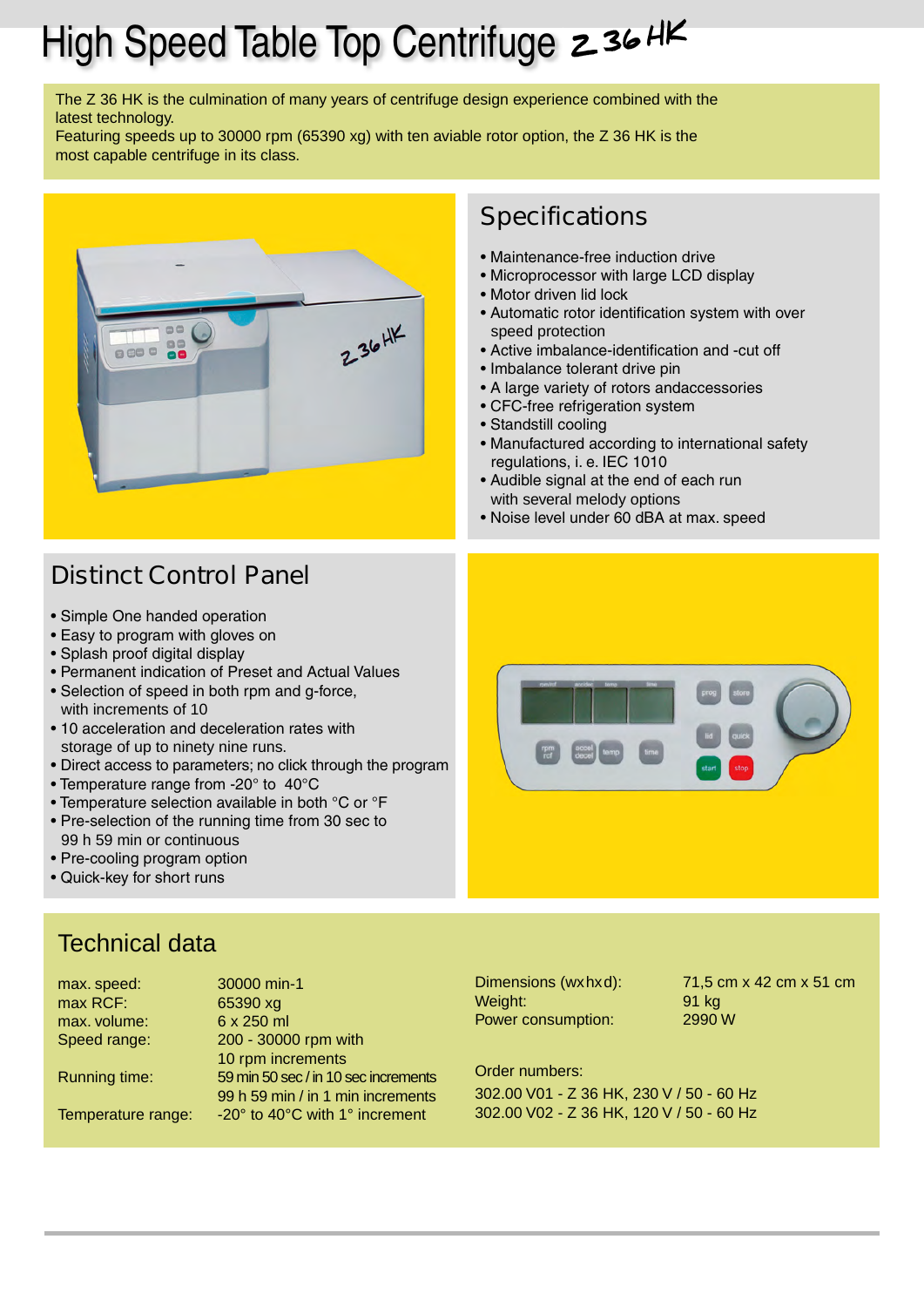